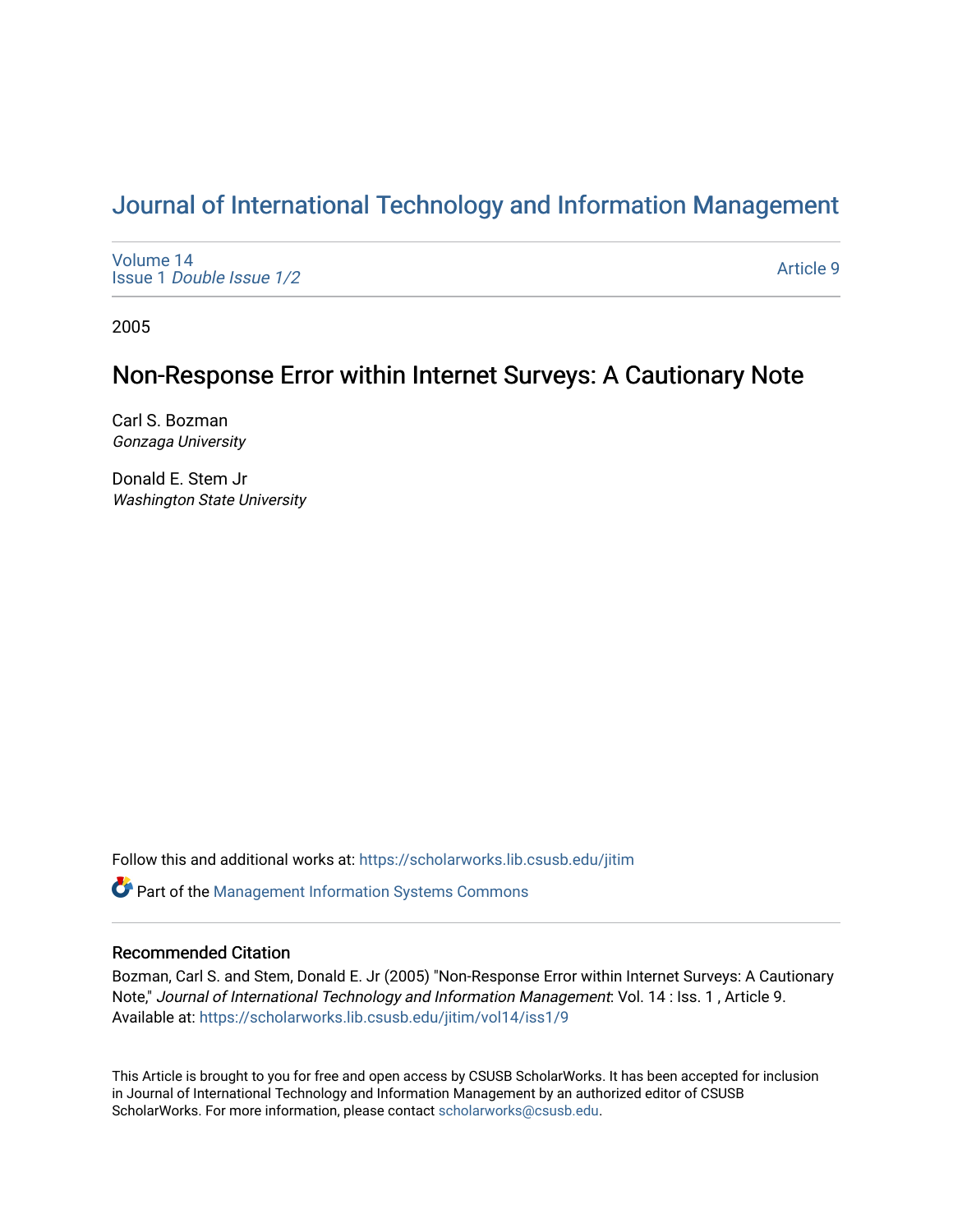# **Non-Response Error within Internet Surveys: A Cautionary Note**

**Carl S. Bozman Gonzaga University** 

**Donald E. Stem, Jr. Washington State University** 

#### **ABSTRACT**

*The use of the internet as a method to conduct survey research has expanded rapidly over the past decade. High speeds of response and lower expenses have driven this rapid growth. Relatively low response rates, however, suggest online surveys may be compromised by high levels of non-sampling error. This paper examines a major component of non-sampling error and the consequences that may be associated with internet survey non-response. Known population parameters are compared to point estimates from a census as well as a random sample of non-respondents in order to provide insight on the magnitude and direction of nonresponse error. Issue salience and response latency are found to exhibit a significant relationship to self-selection and response valance biases. Specifically, lower rates of nonresponse were obtained from respondents who perceived the topic of the survey as more important and patterns of response were more favorable among initial study participants.* 

### **INTRODUCTION**

Usage of the internet to gather survey data has expanded rapidly and continues to grow at an increasing rate. Both the penetration and scope of online research will increase as more researchers adopt the internet as a survey administration vehicle and as researchers who already conduct online research use it for a greater variety of purposes (Miller, 2001, Ray et al., 2001). The increased usage of internet based data gathering techniques is easily explained. Broad adoption of the technology is being driven by inherent advantages of low channel cost per contact, speed of response, and reduced data transcription expense (Bachmann et al., 2000, Illieva et al., 2002, Mehta and Sivadas, 1995, Weible and Wallace, 1998).

An understanding of the total error associated with online survey methods is, however, somewhat more difficult to ascertain. Total survey error is composed of sampling error and non-sampling error. Sampling error is well behaved, and methods for controlling its magnitude are straightforward, i.e. increase the sample size and/or carefully follow the sampling plan. Non-sampling error is much less predictable as well as the major source of total survey error (Assael and Keon, 1982). Non-sampling error is made up of response errors, such as normative response, interviewer bias, or population specification error. Another very important component of non-sampling error is non-response error. Non-response error occurs when sample members who do not respond cause the overall responses to be unrepresentative of the target population. A good example would be a survey on soft drink purchase where consumers who do not purchase soft drinks fail to respond. This would result in the over estimation of the per capita consumption of soft drinks.

Initial concerns regarding internet non-sampling error focused primarily on the completeness and accuracy of the sample frame with regard to the population. Email addresses were often not available for all members of a population of interest (no address or inaccurate addresses). In other cases, internet surveys used email lists that included individuals who were not members of the population or did not control for multiple addresses (Dillman and Bowker, 2000). More recently, as the profile of internet users has become more consistent with the population characteristics of the United States and other nations (Cobanoglu et al., 2001, Kehoe et al., 1998), the focus on internet survey methodology has shifted to concerns over response rate.

Response rates for internet surveys, with few exceptions, are relatively low and are expected to drop even further in the future. For example, the average response rate to mail surveys has been estimated to be 55.6 percent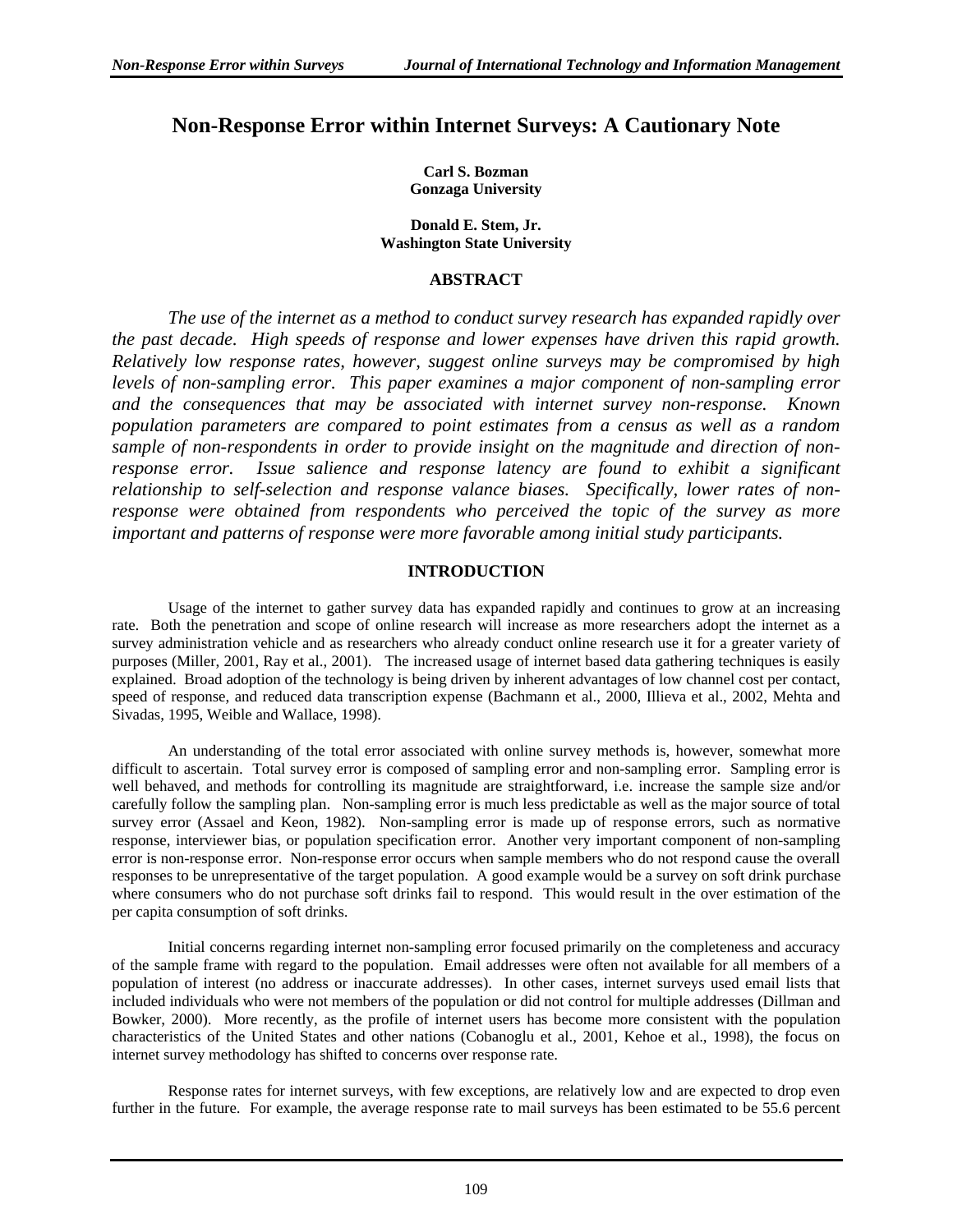(Baruch, 1999). In a meta-analysis of web surveys, Cook et al. (2000) reported an average response rate of 34.6 percent. The latter authors also note that this response rate may be artificially inflated because papers with lower response rates were either more likely to have been rejected or not submitted for review. The lowest observed response rate for a published internet study was 7 percent (Tse, 1998).

Any further decline in online response rates may be caused, in large part, by the success of the medium. As the prevalence of email solicitations for survey participation and other purposes increase, any novelty effect will begin to wear thin and response rates could be further reduced. As unsolicited e-mail or Spam continues to increase (Marchewaka, et. al., 2003) Internet survey requests will become viewed as just another irritating source of "junk mail" to which only a small proportion of the population may be expected to respond (cf. Bickart and Schmittlein, 1999). Such an outcome would not be a problem if the lower number of responses were still representative of the population of interest. The representativeness of a sample, however, does not typically increase as non-response rate increases and a smaller percentage of those studied respond to an inquiry.

The generalization of internet survey results whenever respondents are not representative of the target population is, of course, unwarranted. Online survey data may have entertainment value in this circumstance but be of little merit otherwise. Inaccurate information can negatively affect customer satisfaction as well as the quality of management decision making (cf. Bose, 2002, Hassan, 2003, Hedelin and Allwood, 2002). An assessment of the magnitude and direction of internet survey non-response error is therefore a necessary precondition before any application of information gained online is used for decision making.

This paper examines two potential sources of non-response error that may affect the representativeness of an internet survey. A census was conducted to explore the impact of topic salience on self-selection and any corresponding variations in response. Thereafter, responses between initial census respondents and a subsequent random sample of non-respondents were compared to test for discrepant outcomes due to response latency. The results of both inquiries are presented and some suggestions for online survey methodology are summarized in the conclusion.

#### **Internet Survey Non-response**

 As the e-commerce market continues to develop, studies of internet business activities are justifiable without regard to individuals who may not use the internet. For example, internet retail sales have shown strong growth and are becoming a significant factor in the overall retail market. The U.S. Census Bureau estimates that internet retail sales in 2002 exceeded \$45 billion. This represents a 28.2% growth rate for internet sales as opposed to a 1.6% growth in total retail sales (U.S. Census Bureau, 2003). Online U.S. retail sales are forecast to grow even more rapidly in the future and approach \$230 billion or 10% of total retail sales by 2008 (Johnson et al., 2003).

International growth in e-commerce, both business to consumer and business to business, may be expected to keep pace with or exceed the U.S. growth rate of internet retail sales (cf. Attaran, 2001, Trappey and Trappey, 2001). Most internet research studies, however, are not conducted in a manner that would ensure that reliable and valid data on internet market behavior is obtained. Researchers largely ignore non-response error, and instead seem to rely on large sample sizes as a surrogate indicator of survey quality.

Large sample sizes can mask some response rate issues by minimizing sampling error, but cannot eliminate the problems associated with an unrepresentative sample. To the contrary, large sample sizes tend to exacerbate non-response errors. Any sense of precision gained by increasing the number of respondents is likely to be quite misleading. Internet researchers often do not contact non-respondents and therefore have no way to assess whether participant responses are consistent with those of non-respondents or the target population. As a consequence, there is every reason to believe that the answers of people who do not respond to a survey may differ in some material respect from the answers provided by individuals who do complete a questionnaire. This is the classic definition of a non-response error.

Exit polling in the 2000 U.S national election provides a useful illustration of the effects of non-sampling error. Major television networks and the print news media combined resources so that forecasters could predict election night results with a high degree of statistical precision (Konner, 2003, Johnson, 2002). The public debacle that ensued over flawed electoral predictions occurred despite huge sample sizes and elaborate sampling plans.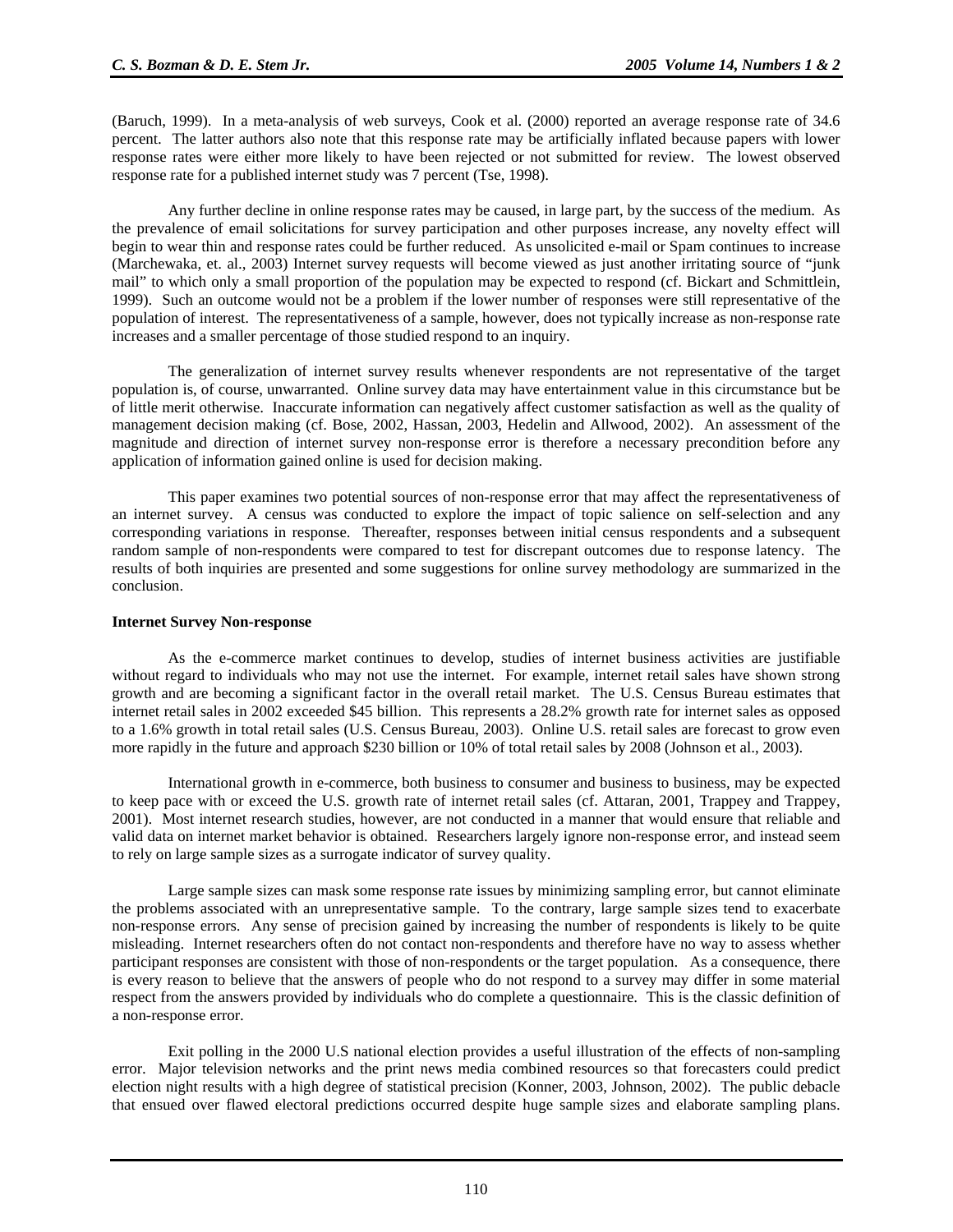Several forms of non-response error have been suggested as plausible explanations for the results, e.g. an increasing numbers of absentee voters, increasing non-response at exit polls. Response error in the form of false reporting of voting behavior may also have contributed.

However, non-response error need not be a fatal flaw of online research. The same survey implementation and design features that have been found to reduce non-response error in other methods of survey administration can be adapted to reduce internet survey non-response error. For example, non-response rates for internet surveys should decline as the length of a survey decreases. Although the length of an internet survey is probably more closely related to the number of screen views rather than the number of pages in a mail survey (Sheehan and McMillan, 1999). Telephone pre-notification has also proven effective in lowering non-response to an Internet survey (Hudson, et al., 2004). Inadequate questionnaire design, lack of respondent pre-notification, incentives, topic salience, and the number of follow-up contacts are some other factors that can be expected to affect internet survey non-response error. Of these, this study explores two important determinants of survey non-response: topic salience and the number of attempts used to contact potential respondents.

 Previous research on internet survey non-response has shown that issue salience has a strong influence on response rate. Response rates have been found to be higher whenever respondent interest in the topic of the research inquiry is greater (Van Kenhove et al., 2002). Topics that deal with current issues and which are regarded by potential respondents as more important are considered salient (Martin, 1994). Thus, the distribution of response rates among alternative segments of a population with diverse preferences is expected to reflect the relative salience of the survey topic. The first hypothesis examines this possibility.

H1: Survey non-response error will increase among segments of a heterogeneous population that consider the focal object of a survey less salient.

The discrepant views of under or over represented segments of a target population are just one potential source of non-response error. Schaefer and Dillman (1998) report that the average response rate for internet surveys varied from 28.5 percent for a single contact to 57 percent for three or more contacts. Variations in respondent perceptions may also lead to non-response error whenever the views of early respondents are somehow different from later respondents. The speed of response and the relatively low costs associated with repeated internet contact would make the benefits associated with internet surveys even more desirable if such non-response bias could be reduced through follow-up solicitations. The inherent advantages of internet surveys would be less compelling when increases in response rate have little or no impact on non-response error.

 Response time has been shown to provide an indication of the strength of associations in memory as well as the stability of related behaviors (Haaijer et al., 2000, Lowrey et al., 2001). Individuals with more extensive knowledge structures exhibit faster reaction times than people with less elaborate memory associations. Behaviors were also less predictable whenever the latency of survey response suggested respondents had spent less time thinking about a subject. Hypothesis 2 examines whether or not response latency may result in response variations among respondents that are otherwise similar.

H2: Survey non-response error will decrease as the distribution of respondent viewpoints becomes more discrepant due to response latency.

#### **METHODOLOGY**

The entire faculty, staff, and student body of a small private university located in the Pacific Northwest of the U.S.A. was surveyed. The population consisted of five thousand seven hundred and forty subjects. This population was chosen for study for two primary reasons: every member of the university community possessed a current email address and each potential respondent had known characteristics which could be compared to survey responses.

 A list of potential respondents was constructed from the university directory and an initial contact was made via email. A cover letter from the University Vice President of Mission asked each community member to participate in an accreditation survey and included a link to the internet survey site. The questionnaire was administered using internet survey software provided by Sawtooth Software. Every population member was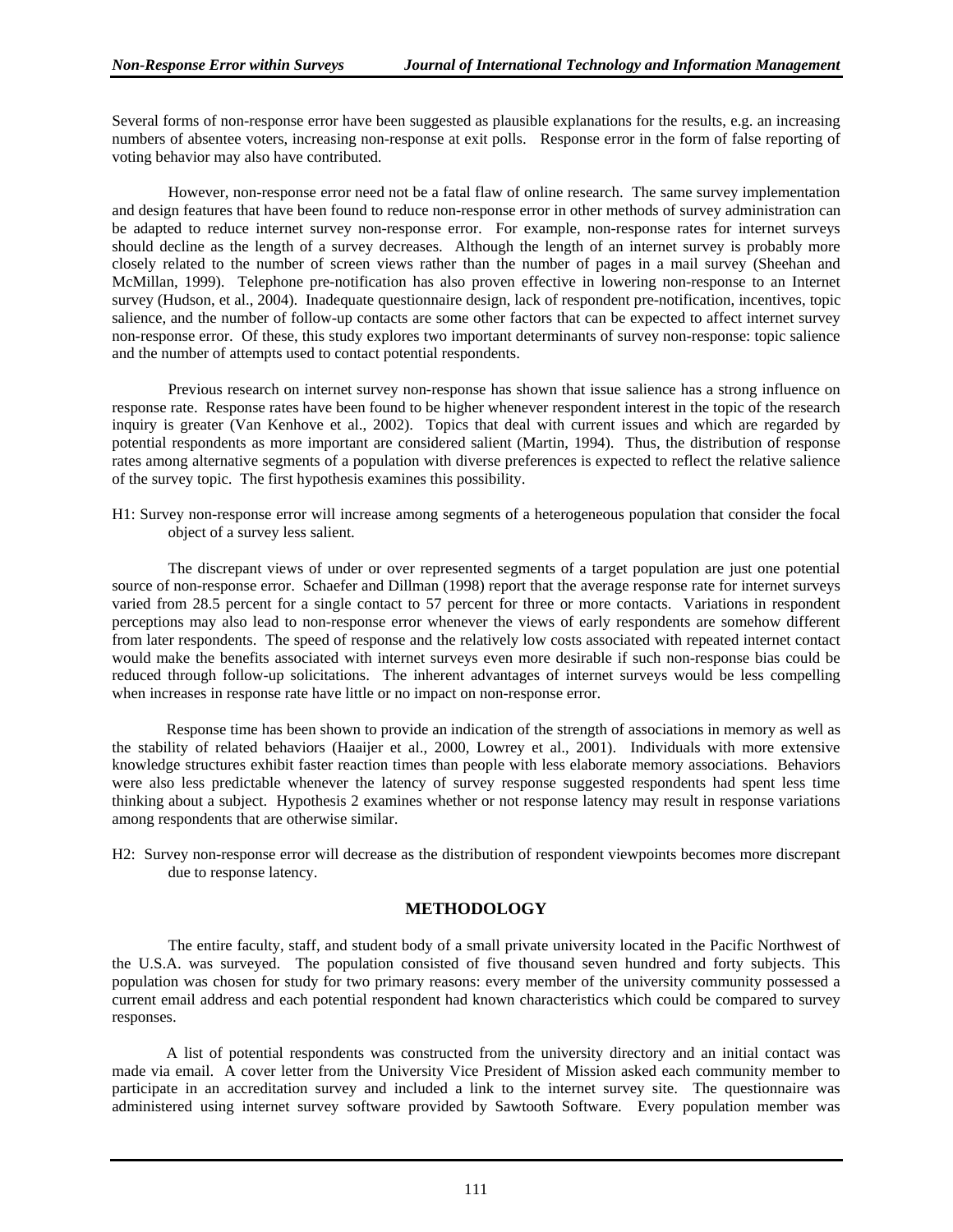provided with a unique user identification number to ensure that only designated individuals could participate in the study and that no person could respond more than once.

The survey instrument asked a series of questions about perceptions of the University Mission Statement as well as specific goals associated with the mission statement. This topic was selected because the university was currently undergoing an accreditation review and some strong opinions regarding the direction of the university had been expressed across campus. To encourage participation, the survey was kept very simple and required only about ten minutes to complete.

 Twenty-nine questions were used to measure respondent perceptions of the university mission and goals. These questions utilized a five-point Likert scale to which respondents indicated their degree of agreement or disagreement with related belief statements. The remaining two questions were categorical and asked respondents to self identify their school affiliation and their status at the University, e.g. faculty, staff, or student.

Two weeks after the census was completed, a random sample of four hundred people was taken from the population and the survey was re-administered to non-respondents. Previous non-respondents were contacted with a reminder email that included an embedded survey link. A subsequent follow-up phone call was made to each of the non-respondents during the week. Phone callers stressed the importance of the study to the University, as well as potential participants, and sought a commitment to complete the online study by a specific date.

# **RESULTS**

 A three-item Likert scale was utilized to assess potential respondents self identification and involvement with the university mission (cf. Maltz and Kohli, 1996). The declarative portion of the summated scale consisted of the following statements: The University mission has a great deal of personal meaning for me, I do not feel a strong sense of belonging to the University, and I enjoy discussing the University mission with people outside the school.

This separate manipulation check indicated that potential respondents had significant differences in their involvement with the university mission ( $F = 7.2$ ,  $p < .01$ ). Not too surprisingly, involvement with the university mission appears to have a high correspondence with participant's divergent roles. Regular faculty and staff were relatively more concerned with university mission and goals than undergraduate students. Undergraduate student were more concerned with university mission and goals than either adjunct faculty or graduate students.

Less than twelve percent of the University population responded to the initial census (670). Twenty percent of the sampled non-respondents (79) complied with subsequent follow-up requests to complete the mission statement questionnaire. Table I summarizes the distribution of status in the population as well as the corresponding response to the status question in the census. A Goodness-of-Fit test indicates significant differences exist between the distribution of the known university population parameter and the census results  $(X^2 = 211.6, p < 01)$ .

|  |  |  | Table 1: Population Versus Achieved Distribution of University Status. |  |  |  |
|--|--|--|------------------------------------------------------------------------|--|--|--|
|--|--|--|------------------------------------------------------------------------|--|--|--|

| <b>University Status</b>      | <b>Population</b>   | <b>Census</b>     |
|-------------------------------|---------------------|-------------------|
| <b>Undergraduate Students</b> | 3,501<br>$(60.9\%)$ | $(60.0\%)$<br>402 |
| <b>Graduate Students</b>      | 1,188<br>(20.7%)    | $(07.3\%)$<br>49  |
| <b>Regular Faculty</b>        | 302 (05.3%)         | 70<br>$(10.5\%)$  |
| <b>Adjunct Faculty</b>        | $(03.4\%)$<br>193   | $(0.6\%)$<br>4    |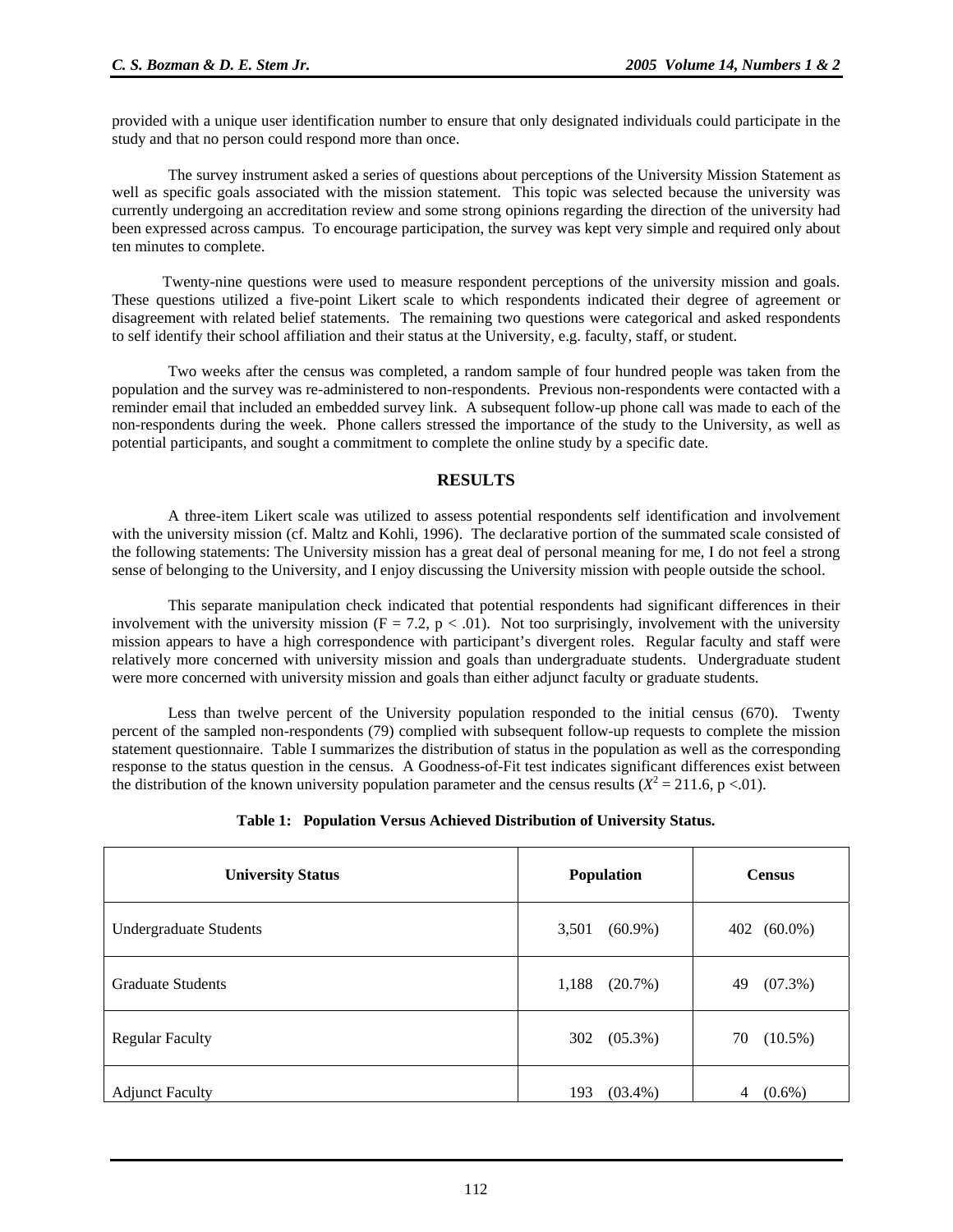| <b>Administrative Staff</b> | 556 (09.7%) | 145 (21.6%) |
|-----------------------------|-------------|-------------|
| <b>Population Total</b>     | 5,740       | 670         |

 As expected, adjunct faculty and graduate students were much less likely to participate in the study than regular faculty and staff. The latter employees responded at several times the level that would be expected by their distribution in the population. Adjunct faculty and graduate students responded to the census at a fraction of the level that would be expected by their proportion in the population. Undergraduate students responded in almost direct proportion to their representation in the population.

 Of course, differences in response rate by status alone may not lead to non-response error if the answers of respondents reflect the attitudes of non-respondents. A MANOVA was conducted to assess whether position on mission related issues varied by population segments with different response rates. Self-selection significantly affected stated positions on mission related issues (Wilk's Lambda = .592,  $p < .01$ ). Differences in response rate by status do appear to lead to non-response error. The answers of respondents were not consistent across population segments with different response rates.

The former findings lend credence to Hypothesis 1. Regular faculty and administrative staff may have selfselected to participate in the census because they had a much stronger commitment to the university than either adjunct faculty or graduate students. The self-selection process led to significantly different responses across the twenty-nine university mission questions.

 A MANOVA was also performed to see if position on mission related issues differed by the time period in which people responded (census respondents or sampled non-respondents). Response latency significantly affected the stated positions on mission related issues (Wilk's Lambda = .703,  $p < .05$ ).

Significant differences were observed between census respondents and the responses of sampled nonrespondents. Later respondents when compared to similar individuals who had completed the census two weeks previously tended to have more negative appraisals of mission related issues. Almost eighty percent of sampled non-respondent question means were more negative than the corresponding values from the census participants.

| <b>Original Group</b>           | <b>Number of Cases</b> | Predicted Group<br><b>Sample of Census</b><br><b>Respondents</b> | <b>Membership</b><br>Sample of<br>Non-respondents |
|---------------------------------|------------------------|------------------------------------------------------------------|---------------------------------------------------|
| Sample of Census<br>Respondents | 60                     | 39 (65.0%)                                                       | 21 (35.0%)                                        |
| Sample of Non-<br>respondents   | 77                     | 11 (14.3%)                                                       | 66 (85.7%)                                        |

#### **Table 2: Discriminant Analysis Classification Results: Predicting Group Membership Using Response Latency.**

 The lower mean values that were associated with response latency represent less favorable evaluations of mission related issues and support Hypothesis 2. Individual responses to mission related issues were also significant when used to predict whether respondents were initial census respondents or sampled non-respondents who complied with subsequent requests to complete the mission survey (Wilk's Lambda = .703, p < .05). The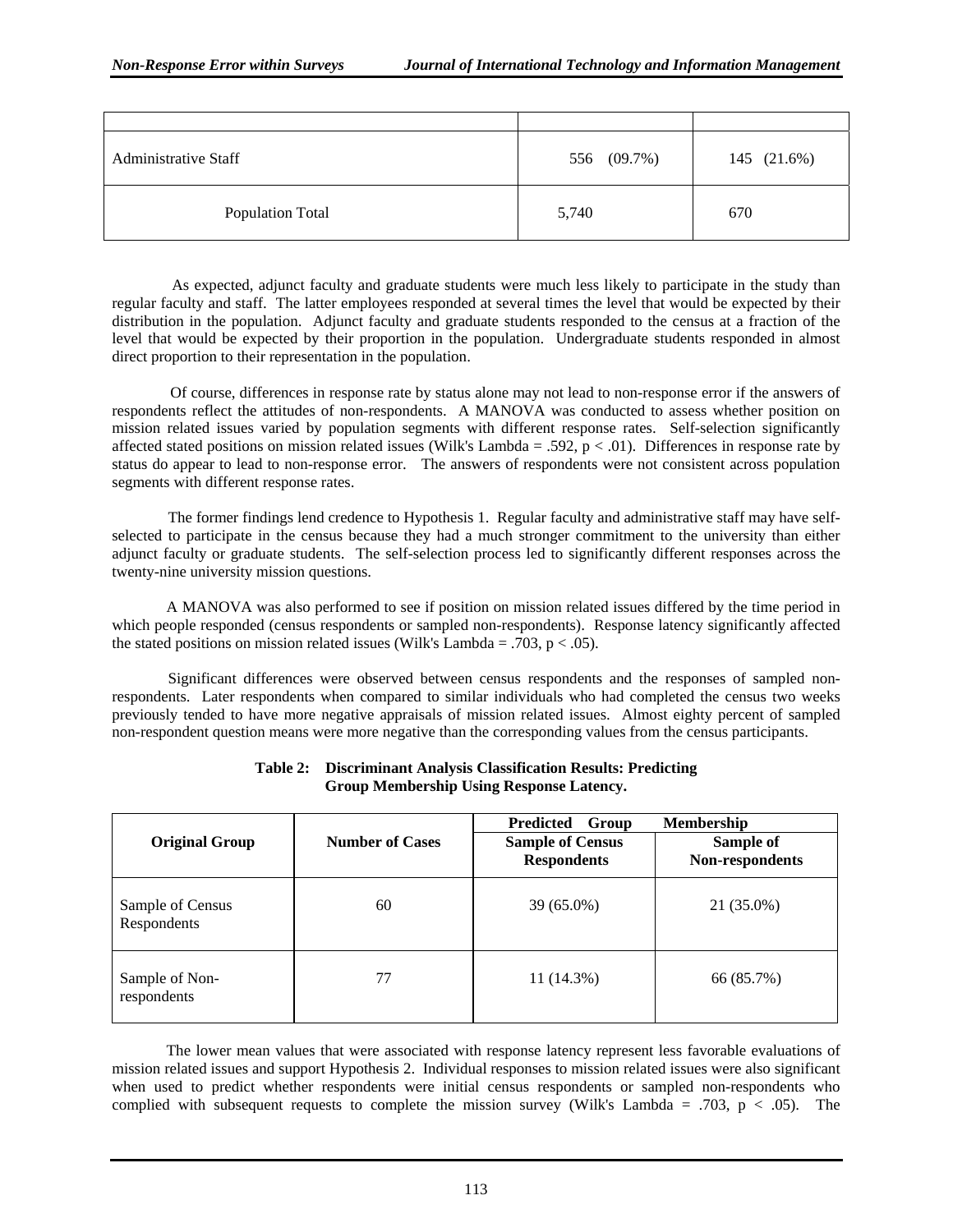discriminant analysis results are provided in Table 2. The model correctly predicted 76.6% of cases in contrast to a chance level of 50%. Time lapse in responding to the survey seems to reflect how the respondent thought about mission related issues.

# **CONCLUSIONS**

 Too little consideration of survey non-response error appears to be taking place among practitioners of online research. In this study, significant non-response error was observed when the overall response rate exceeded 37 percent. Responses in the census and non-respondent sample were not consistent with either the known population distribution of status or with one another when alternative population segments and response latency were considered. These findings are disturbing because the average reported response rate for internet surveys is 34.6 percent and the general perception seems to be that this level of response is acceptable.

 No statistical adjustment process is sufficient to compensate for non-response error of unknown magnitude and direction. The only viable solution is to reduce the possibility of this type of non-sampling error occurrence within internet surveys.

Whenever a sample frame represents a relatively heterogeneous population with discrepant preferences, self-selection bias due to topic salience can be expected to cause problems. This self selection is a trade off between the cost in time and energy needed to respond versus the perceived benefit to ones self, or a salient reference group. There is always the possibility that differences in response rate between different waves of a survey may be due to different motivations. Early responders with high topic salience may respond due to the value they place on the survey, while later respondents may be motivated by negative factors. This second wave of respondents may respond through motivation to avoid repeated requests by researchers. Therefore their responses may contain response error due to their lack of motivation and identification with the study. Separating out this combination of non-response bias and response error may be problematic.

Designing survey instruments and administration processes which elicit more universal respondent interest and motivate participation can help eliminate some non-response error. Limiting samples to populations with high topic salience is another approach. Repeated contact with potential respondents, however, appears to be a most effective method of increasing response rate and reducing the extent of non-response error. Another promising technique is to approach non-respondents with alternative methods. Where possible the original survey method should be tailored to fit the requirements of different strata. If adjunct faculty cannot be adequately reached by the Internet they should be contacted by an alternate method. In addition, follow-up contact with non-respondents by mail, phone and finally personal interview, while expensive, has proven very effective in minimizing non-response from those who do not use the Internet as their main source of communication (Dillman, 1978).

 Other design elements such as disguising the true purpose of a study and promising confidentiality may be even less effective means of eliciting survey participation. Many consumers who refuse to participate in internet surveys are unlikely to even open an email from an unknown source or click through a pop-up solicitation to take an internet survey. People may simply make online survey non-response their normal behavior in reaction to the overwhelming volume of spam they receive.

 High levels of internet survey non-response may not be a problem in special situations like experiments where population homogeneity is desirable. Future research should investigate the possibilities for questionnaire design methods which will increase response rate. Some of the potential benefits associated with the internet as a promising survey administration tool may otherwise be lost if individuals and organizations are left to pursue their own interests without guidance.

 It is not suggested that all Internet surveys will necessarily suffer from significant non-response bias. In fact a study by Hudson et al. (2004) showed no significant non-response. However, it is suggested that this issue be strongly considered in the design of all Internet studies. The results of this study should serve as a precautionary note to internet survey researchers. Although many people will be tempted to use internet survey methodology due to the relatively low cost and speed of response, internet survey results may not be particularly useful even when sample frame coverage of the population is adequate.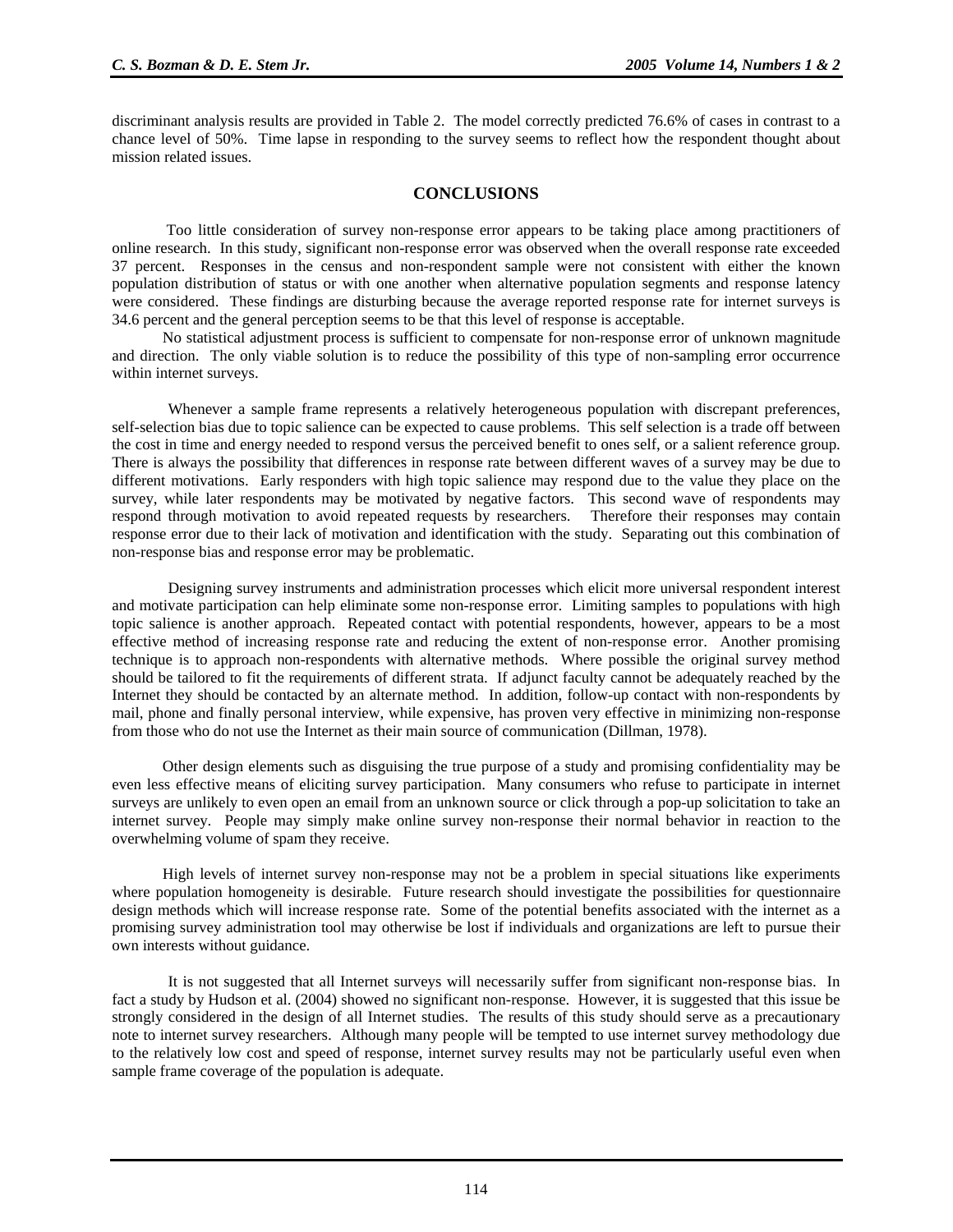This statement is not meant to suggest that there are no longer frame issues that must be considered before undertaking an internet survey. Web surveys may still not be appropriate whenever a population of interest does not have ubiquitous access to the internet and/or a true random sample of the population cannot be drawn. The potential problems of over and under representation will, however, continue to diminish as more people use and have access to the internet.

#### **REFERENCES**

- Assael, H. and J. Keon (1982). "Nonsampling vs. Sampling Errors in Survey Research," *Journal of Marketing*, *48* (Spring), 114-123.
- Attaran, M. (2001). "The coming age of online procurement," *Industrial Management & Data Systems*, *101 (*4), 177-180.
- Baruch, Y. (1999). "Response Rates in Academic Studies-A Comparative Analysis," *Human Relations*, *52*, pp. 421- 434.
- Bachmann, D. P., J. Elfrink, and G. Vazzana (2000). "E-mail and Snail Mail Face Off in Rematch," *Marketing Research*, *11* (4), 10-15.
- Bickart, B., D. Schmittlein (1999). "The Distribution of Survey Contact and Participation in the United States: Constructing a Survey-based Estitmate," *Journal of Marketing Research*, *36* (2), 286-294.
- Bose, R. (2002). "Customer relationship management: key components for IT success," *Industrial Management & Data Systems*, *102* (2), 89-97.
- Cobanoglu, C., B. Warde, P. J. Moreo (2001). "A Comparison of Mail, Fax and Web-based Survey Methods," *International Journal of Market Research*," *43*, (4), 441-452.
- Cook, C., F. Heath, and R. L. Thompson (2000). "A Meta-analysis of Response Rates in Web or Internet-based Surveys," *Educational and Psychological Measurement*, *60* (6), 821-836.
- Dillman, D.A. (1978). *Mail and Telephone Surveys: The Total Design Method*. John Wiley, New York, NY.
- Dillman, D. A. and D. K. Bowker (2000). The Web Questionnaire Challenge to Survey Methodologists, (http://survey.sesrc.wsu.edu/dillman/papers.htm).
- Haaijer, R., W. Kamakura, and M. Wedel (2000). "Response Latencies in the Analysis of Conjoint Choice Experiments, *Journal of Marketing Research*, *37* (2), 376-382.
- Hassan, B. (2003). "Examining data accuracy and authenticity with leading digit frequency analysis," *Industrial Management & Data Systems*, *103* (2), 121-125.
- Hedelin, L. and C. M. Allwood (2002). "IT and strategic decision making," *Industrial Management & Data Systems*, *102* (3), 125-139.
- Hudson, D., L.H. Seah, D. Hite and T. Haab (2004). "Telephone Presurveys, Self-Selection, and Non-Response Bias to Mail and Internet Surveys in Economic Research," *Applied Economics Letters*, 11(4), 237-240.
- Ilieva, J., S. Baron, and N. M. Healy (2002). "Online Surveys in Marketing Research: Pros and Cons," *International Journal of Market Research*, *44* (3), 361-376.
- Johnson, C. A., K. Delhagen, and E. H. Yuen (2003). "U.S. eCommerce Hits \$230 Billion in 2008," Forrester Techstrategy, July 25, (http://www.forrester.com/ER/Research/Brief.html).